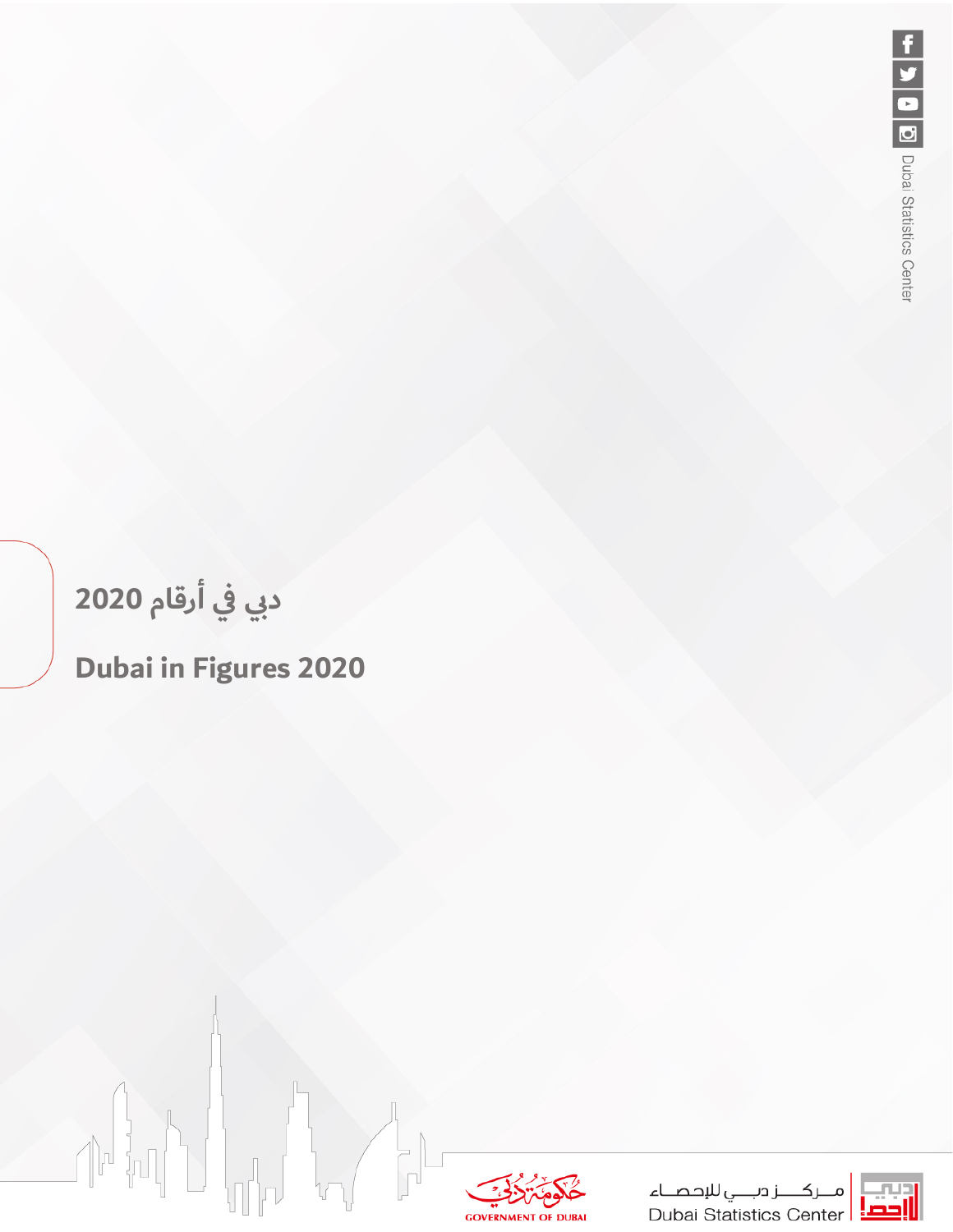





**الإحصاءات الديموغرافية و الحيوية Statistics Vital &Demographic**

| <b>Population</b>                                     |       | السكان         |                |                          |                                                |
|-------------------------------------------------------|-------|----------------|----------------|--------------------------|------------------------------------------------|
|                                                       | Q4    | Q <sub>3</sub> | Q <sub>2</sub> | Q <sub>1</sub>           |                                                |
| <b>Total Population (000)</b>                         | 3,411 | 3,403          | 3,394          | 3,386                    | إجمالي السكان (بالألف)                         |
| <b>Male Population (000)</b>                          | 2,362 | 2,357          | 2,353          | 2,348                    | السكان الذكور (بالألف)                         |
| <b>Female Population (000)</b>                        | 1.049 | 1,046          | 1,041          | 1,038                    | السكان الإناث (بالألف)                         |
| <b>Active Individuals During</b><br>Peak Hours* (000) | 4,420 | 4,348          | 4,313          | 4,494                    | الأفراد النشطين خلال ساعات<br>الذروة* (بالألف) |
| <b>Source: Dubai Statistics Center</b>                |       |                |                | المصدر: مركز دبي الاحصاء |                                                |

\*ساعات الذروة: الساعات الاعتيادية اليومية من يوم السبت إلى يوم الخميس من 6:30 صباحاً إلى 8:00 مساءً \*Peak hours: usual daily peak hours from Saturday to Thursday 6:30 am to 8:30 pm.

| <b>Marriage and Divorce</b>            |                         |                | الزواج و الطلاق |       |               |
|----------------------------------------|-------------------------|----------------|-----------------|-------|---------------|
|                                        | Q4                      | Q <sub>3</sub> | Q <sub>2</sub>  | Q1    |               |
| <b>Marriage Contracts</b>              | 1,862                   | 1,506          | 521             | 1,181 | عقود الزواج   |
| <b>Divorce Cases</b>                   | 558                     | 718            | 121             | 471   | واقعات الطلاق |
| <b>Source: Dubai Courts Department</b> | المصدر: دائرة محاكم دبي |                |                 |       |               |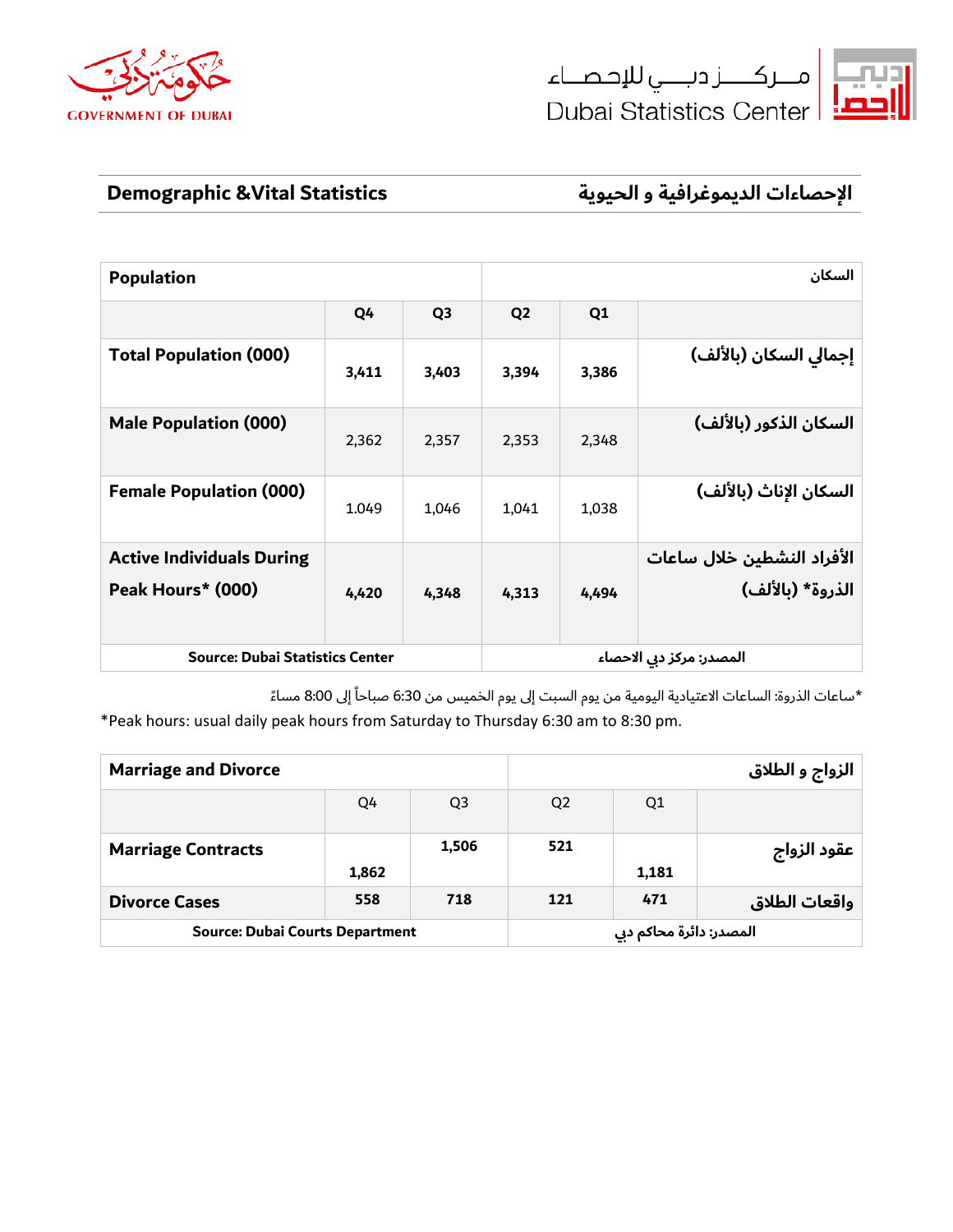





| <b>Births &amp; Deaths</b>            |                          | المواليد والوفيات        |                |                |                          |  |
|---------------------------------------|--------------------------|--------------------------|----------------|----------------|--------------------------|--|
|                                       | Q4                       | Q <sub>3</sub>           | Q <sub>2</sub> | Q <sub>1</sub> |                          |  |
| <b>Total Live births</b>              | 7,851                    | 8,548                    | 7,707          | 7,660          | إجمالي المواليد<br>أحياء |  |
| <b>Male Births</b>                    | 4,085                    | 4.466                    | 3,946          | 3,874          | مواليد ذكور              |  |
| <b>Female Births</b>                  | 3,766                    | 4,082                    | 3,761          | 3,786          | مواليد إناث              |  |
| <b>Total Deaths</b>                   | $\overline{a}$           | $\overline{\phantom{a}}$ |                |                | إجمالى الوفيات           |  |
| <b>Male Deaths</b>                    | $\overline{\phantom{a}}$ | $\overline{\phantom{a}}$ |                |                | وفيات ذكور               |  |
| <b>Female Deaths</b>                  |                          | $\overline{\phantom{0}}$ |                |                | وفيات إناث               |  |
| <b>Source: Dubai Health Authority</b> |                          | المصدر: هيئة دبي للصحة   |                |                |                          |  |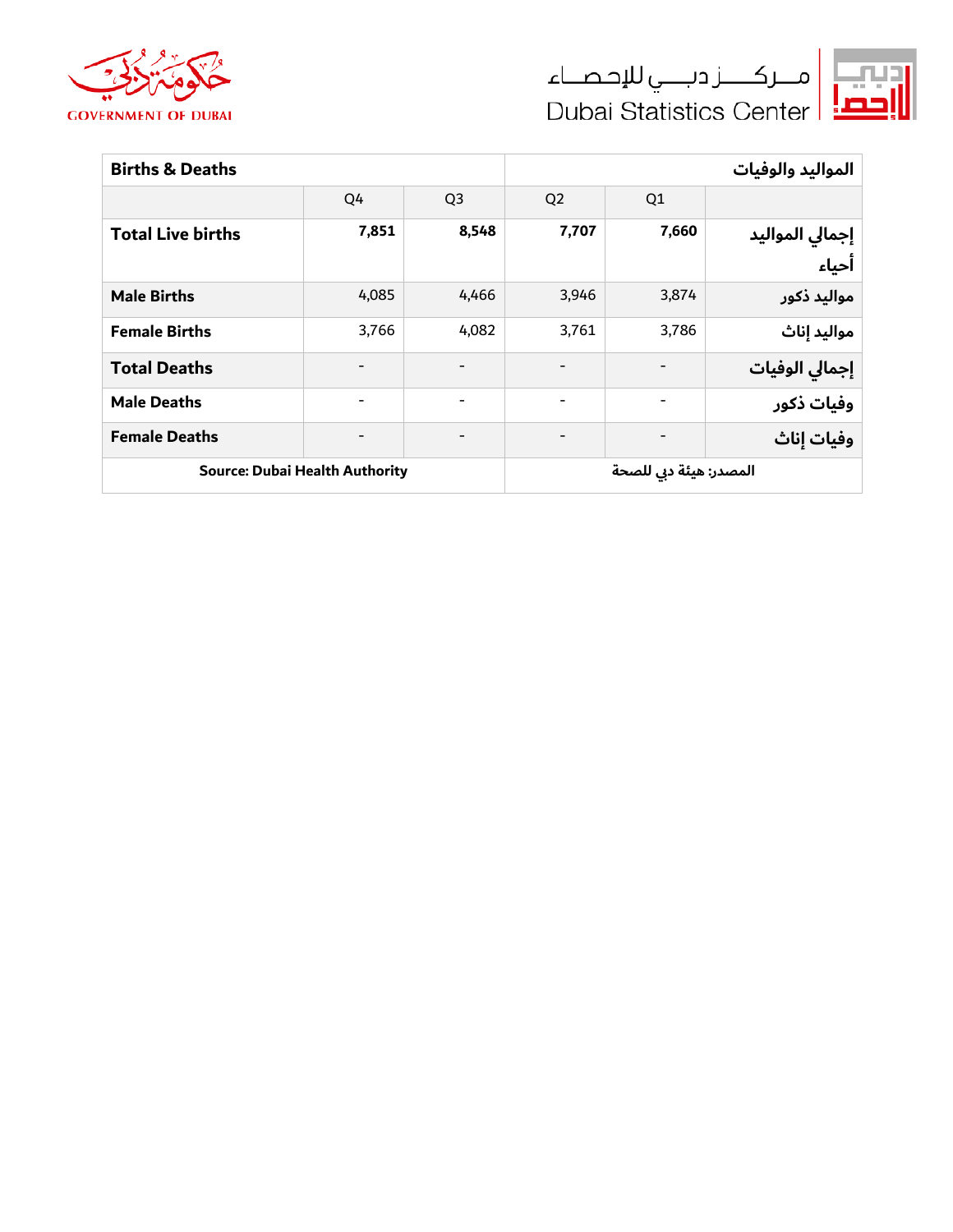





**النقل والمواصلات Transportation**

| <b>Air Transport</b> |                          |                | النقل الجوي    |            |                                |  |
|----------------------|--------------------------|----------------|----------------|------------|--------------------------------|--|
|                      | Q <sub>4</sub>           | Q <sub>3</sub> | Q <sub>2</sub> | Q1         |                                |  |
| Air Flights at       | 50,146                   | 35,137         | 17,624         | 81,806     | رحلات الطيران بمطار دبي الدولي |  |
| <b>Dubai</b>         |                          |                |                |            |                                |  |
| <b>International</b> |                          |                |                |            |                                |  |
| <b>Airport</b>       |                          |                |                |            |                                |  |
| <b>Flights at Al</b> | 7,227                    | 5,290          | 4,381          | 10,265     | رحلات الطيران بمطار آل مكتوم   |  |
| <b>Maktoum</b>       |                          |                |                |            | الدولي                         |  |
| <b>International</b> |                          |                |                |            |                                |  |
| <b>Airport</b>       |                          |                |                |            |                                |  |
| Passengers'          | 5,236,629                | 2,594,788      | 185,328        | 17,820,026 | حركة المسافرين بمطار دبي       |  |
| <b>Movement at</b>   |                          |                |                |            | الدولي                         |  |
| <b>Al Maktoum</b>    |                          |                |                |            |                                |  |
| <b>International</b> |                          |                |                |            |                                |  |
| <b>Airport</b>       |                          |                |                |            |                                |  |
| Arrivals*            | 2,714,973                | 1,305,692      | 25,886         | 8,782,463  | القادمون *                     |  |
| Departures*          | 2,521,656                | 1,289,096      | 159,442        | 9,032,155  | المغادرون *                    |  |
| <b>Transit</b>       | $\overline{\phantom{a}}$ |                |                | 5,408      | العابرون                       |  |
| Passengers'          |                          |                | 165            | 431,908    | حركة المسافرين بمطار آل        |  |
| <b>Movement at</b>   |                          |                |                |            | مكتوم الدولي                   |  |
| <b>Al Maktoum</b>    |                          |                |                |            |                                |  |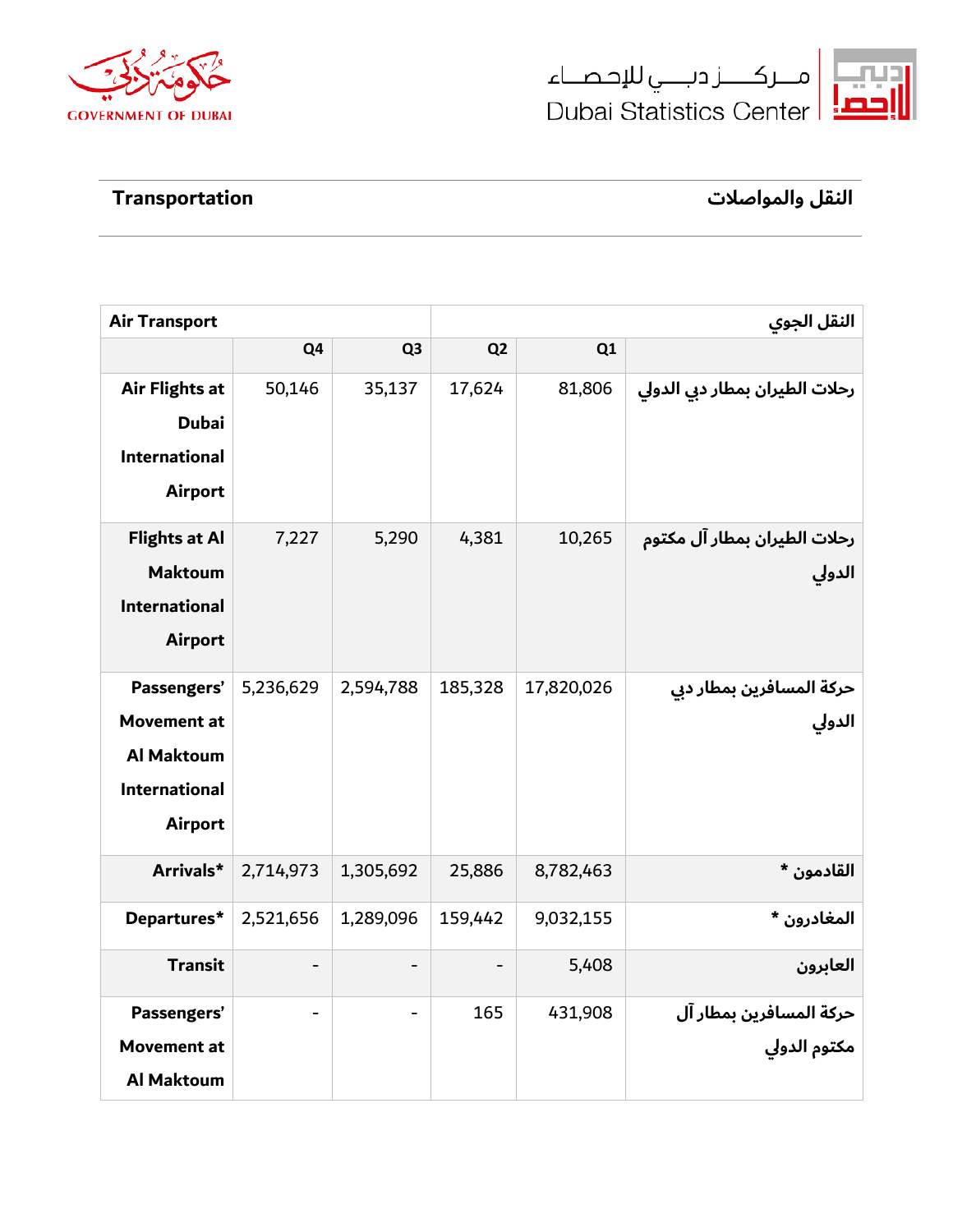





| International<br><b>Airport</b>                       |                          |           |                          |            |                                       |
|-------------------------------------------------------|--------------------------|-----------|--------------------------|------------|---------------------------------------|
| Arrivals*                                             | $\overline{\phantom{a}}$ |           | $\overline{\phantom{a}}$ | 206,550    | القادمون *                            |
| Departures*                                           | $\overline{\phantom{a}}$ |           | 165                      | 212,085    | المغادرون *                           |
| Transit                                               |                          |           |                          | 13,273     | العابرون                              |
| Total<br>Passengers'<br>Movement at<br>Dubai Airports | 5,236,629                | 2,594,788 | 185,493                  | 18,251,934 | مجموع حركة المسافرين في<br>مطارات دبي |
| Arrivals*                                             | 2,714,973                | 1,305,692 | 25,886                   | 8,989,013  | القادمون *                            |
| Departures*                                           | 2,521,656                | 1,289,096 | 159,607                  | 9,244,240  | المغادرون *                           |
| Transit                                               | $\overline{\phantom{a}}$ |           |                          | 18,681     | العابرون                              |

| <b>Marine Transport</b>     |           |                |                          | النقل البحري |                         |  |  |
|-----------------------------|-----------|----------------|--------------------------|--------------|-------------------------|--|--|
|                             | Q4        | Q <sub>3</sub> | Q <sub>2</sub>           | Q1           |                         |  |  |
| <b>Number of Abra</b>       | 2,300,350 | 1,387,881      | 482,928                  | 3,631,051    | عدد ركاب العبرات        |  |  |
| <b>Ridership</b>            |           |                |                          |              |                         |  |  |
| <b>Number of Water Taxi</b> | 116       | 334            | $\overline{\phantom{a}}$ | 2,430        | عدد ركاب التاكسي المائي |  |  |
| <b>Ridership</b>            |           |                |                          |              |                         |  |  |
| <b>Number of Water Bus</b>  | 47,657    | 21,367         | 2,975                    | 78.074       | عدد ركاب الباص المائي   |  |  |
| Ridership                   |           |                |                          |              |                         |  |  |
| <b>Number of Ferry</b>      |           |                | $\overline{\phantom{a}}$ |              | عدد ركاب الفيري         |  |  |
| Ridership                   | 14,304    | 4,849          |                          | 75,225       |                         |  |  |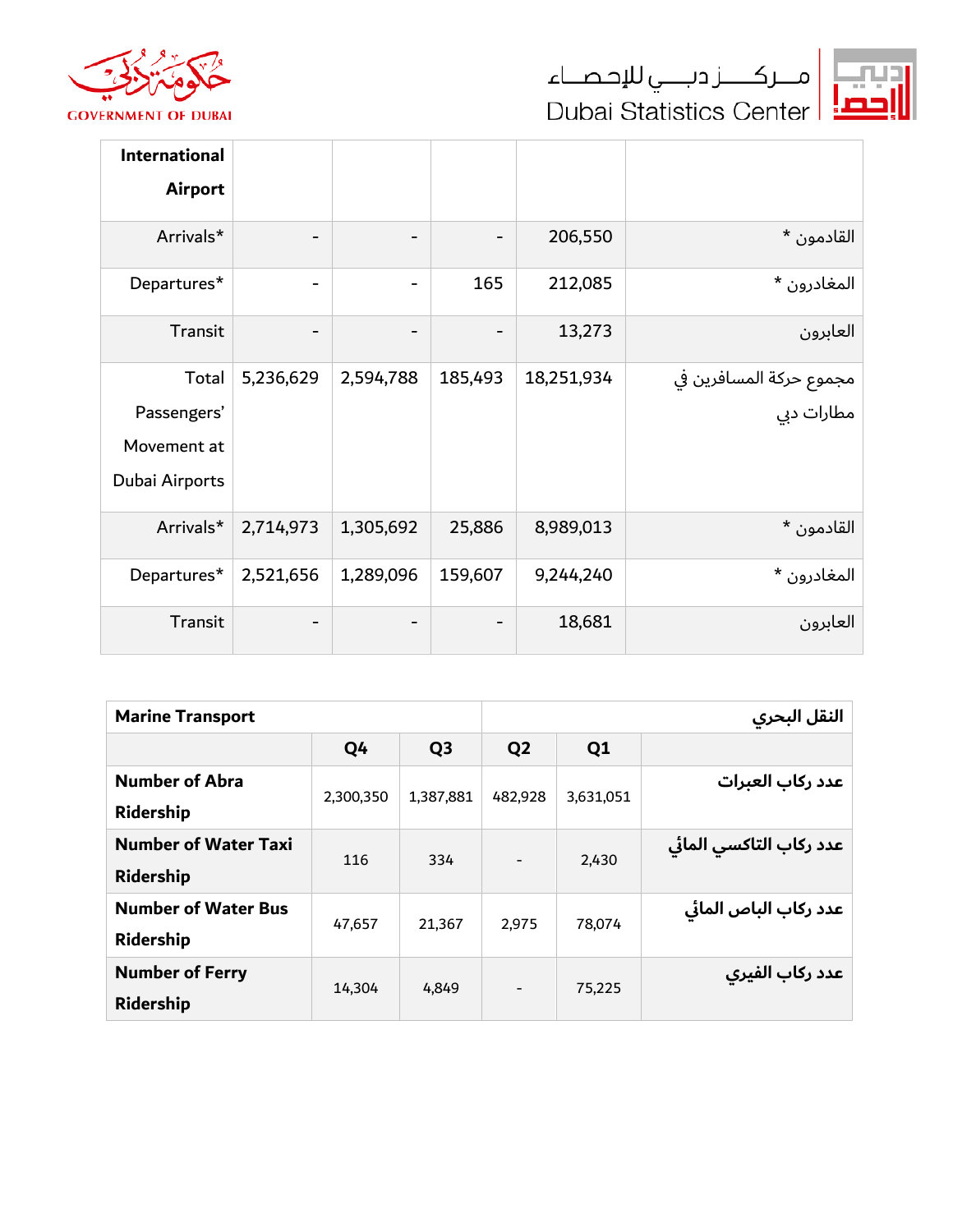





| <b>Public Transportation</b> |                   |                     |                     | المواصلات العامة     |  |  |  |
|------------------------------|-------------------|---------------------|---------------------|----------------------|--|--|--|
| Q <sub>4</sub>               | Q <sub>3</sub>    | Q <sub>2</sub>      | Q1                  |                      |  |  |  |
|                              |                   |                     |                     | عدد الحافلات العاملة |  |  |  |
|                              |                   |                     |                     |                      |  |  |  |
| 156                          | 149               | 142                 | 165                 | خطوط الحافلات        |  |  |  |
|                              |                   |                     |                     | **عدد ركاب الحافلات  |  |  |  |
|                              |                   |                     |                     |                      |  |  |  |
|                              | 984<br>25,524,463 | 1,116<br>22,673,210 | 1,120<br>12,157,893 | 1,164<br>35,068,675  |  |  |  |

| <b>Dubai Metro</b>       |            | مترو دبي       |                |                |                   |
|--------------------------|------------|----------------|----------------|----------------|-------------------|
|                          | Q4         | Q <sub>3</sub> | Q <sub>2</sub> | Q <sub>1</sub> |                   |
| <b>Number of Metro</b>   |            |                |                |                | عدد رکاب المترو - |
| Ridership - Red          | 20,283,496 | 16,581,115     | 7,103,960      | 30,486,111     | الخط الأحمر       |
| <b>Line</b>              |            |                |                |                |                   |
| <b>Number of Metro</b>   |            |                |                |                | عدد رکاب المترو - |
| <b>Ridership - Green</b> | 10,676,537 | 8,850,760      | 3,778,889      | 15,865,537     | الخط الأخضر       |
| <b>Line</b>              |            |                |                |                |                   |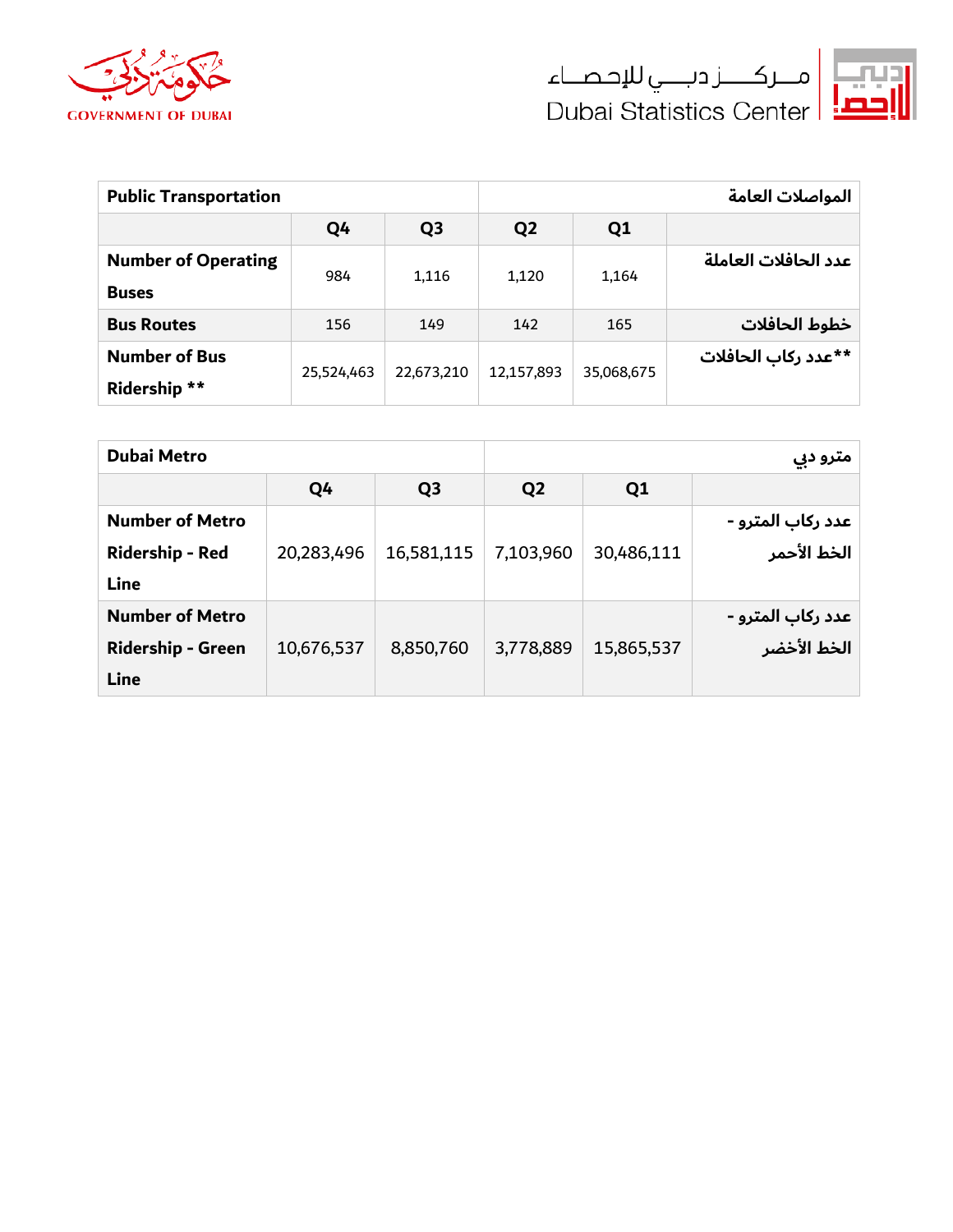





| <b>Dubai Tram</b>     |           |                | ترام دبي       |           |                 |  |
|-----------------------|-----------|----------------|----------------|-----------|-----------------|--|
|                       | Q4        | Q <sub>3</sub> | Q <sub>2</sub> | Q1        |                 |  |
| <b>Number of Tram</b> |           |                |                |           | عدد ركاب الترام |  |
| Ridership             | 1,041,947 | 834,692        | 273,980        | 1,502,902 |                 |  |

\*يشمل المتنقلون: الركاب القادمون أو المغادرون من وجهة واحدة والذاهبين إلى وجهة أخرى مع شركة طيران أخرى أو

شركة الطيران نفسها دون المرور عبر الإجراءات الجمركية

\*\*تشمل رحلات حافلات النقل العام والمغذية وعبر المدن

المصدر: هيئة دبي للطيران المد�ي ، هيئة الطرق والمواصلات

\*Including transfer passengers: passengers arriving or departing from one destination and going to another destination with another airline or same airline without going through custom formalities \*\*Including urban, feeder and intercity bus trips

Source: Dubai Civil Aviation Authority, Roads and Transport Authority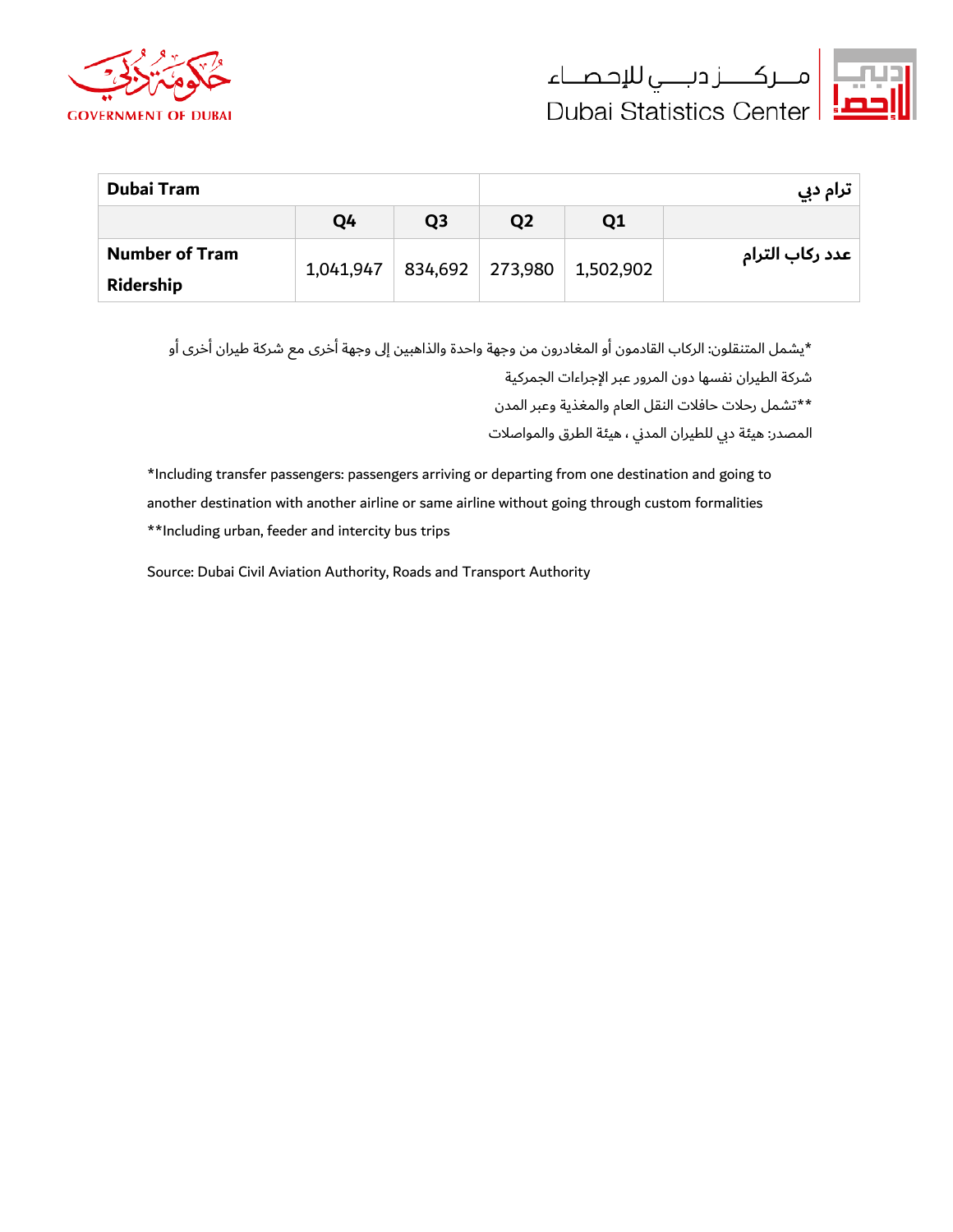





## **الاسكان و المبا buildings& Housing� ي**

| <b>No. of Completed Buildings</b> |                |                |     | عدد المباني المنجزة  |  |  |  |
|-----------------------------------|----------------|----------------|-----|----------------------|--|--|--|
| Q4                                | Q <sub>3</sub> | Q <sub>2</sub> | Q1  |                      |  |  |  |
| 748                               | 864            | 664            | 951 | عدد المباني المنجزة  |  |  |  |
| 377                               | 445            | 343            | 362 | فلل خاصة             |  |  |  |
| 160                               | 219            | 194            | 368 | فلل استثمارية        |  |  |  |
| 29                                | 27             | 27             | 63  | مباني صناعية         |  |  |  |
| 38                                | 50             | 27             | 35  | مباني عامة           |  |  |  |
| 144                               | 123            | 73             | 123 | مبانى متعددة الطوابق |  |  |  |
|                                   |                |                |     |                      |  |  |  |

| <b>Value of Completed Buildings (Million AED)</b> |                |                | قيمة المباني المنجزة (بالمليون درهم) |                |                      |
|---------------------------------------------------|----------------|----------------|--------------------------------------|----------------|----------------------|
|                                                   | Q <sub>4</sub> | Q <sub>3</sub> | Q <sub>2</sub>                       | Q <sub>1</sub> |                      |
| <b>Value of Completed</b>                         | 16,511         | 10,538         | 4,973                                | 8,507          | قيمة المبانى المنجزة |
| <b>Buildings</b>                                  |                |                |                                      |                |                      |
| <b>Private Villas</b>                             | 742            | 942            | 766                                  | 714            | فلل خاصة             |
| <b>Investment Villas</b>                          | 215            | 282            | 179                                  | 430            | فلل استثمارية        |
| <b>Industrial Buildings</b>                       | 96             | 108            | 80                                   | 385            | مباني صناعية         |
| <b>Public Buildings</b>                           | 1,456          | 820            | 296                                  | 513            | مباني عامة           |
| <b>Multi - Storey Buildings</b>                   | 14,002         | 8,386          | 3,652                                | 6,465          | مباني متعددة الطوابق |
|                                                   |                |                |                                      |                |                      |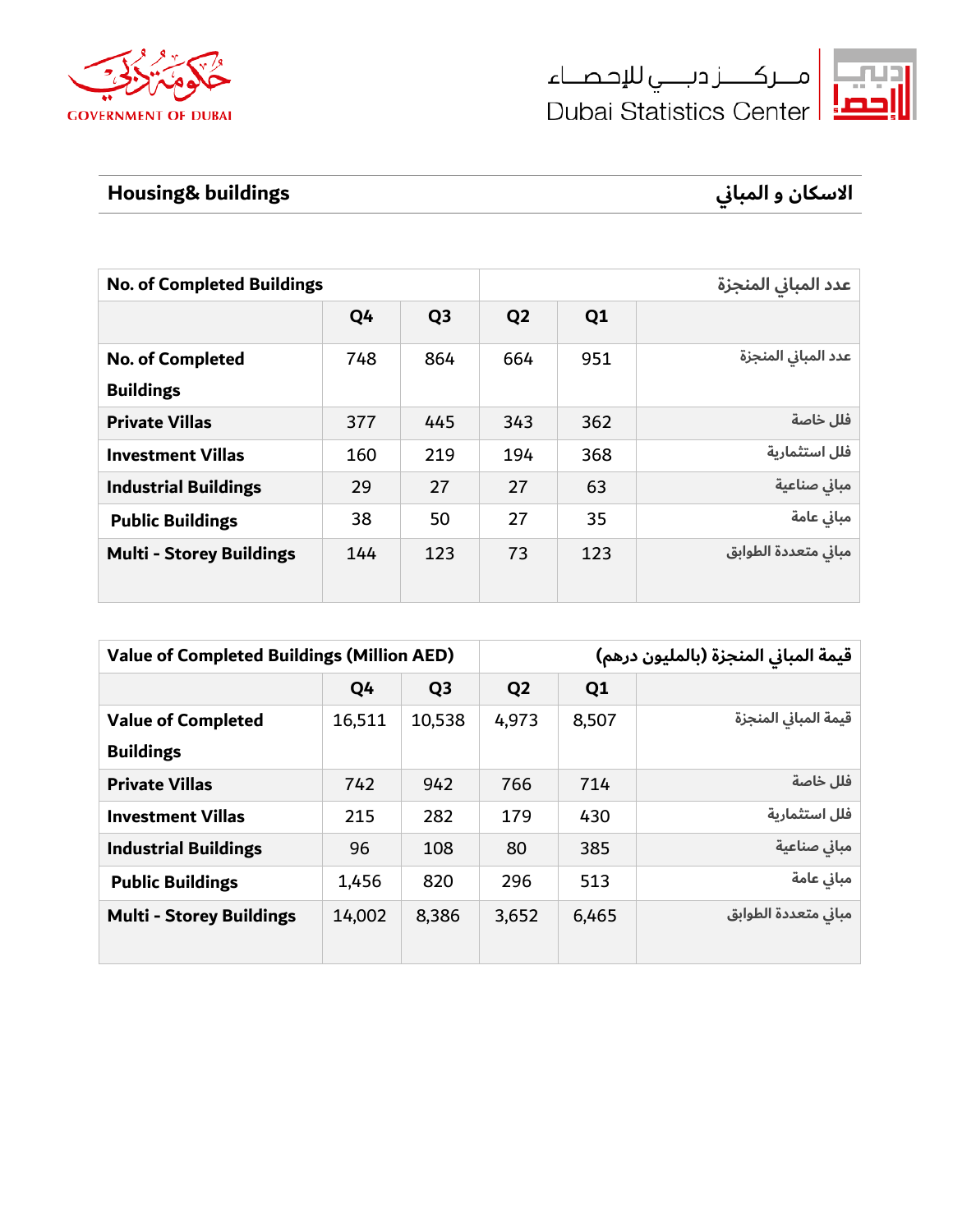





### **التعليم Education**

| <b>Number of Schools</b> |     |                | عدد المدارس    |                |                       |  |
|--------------------------|-----|----------------|----------------|----------------|-----------------------|--|
|                          | Q4  | Q <sub>3</sub> | Q <sub>2</sub> | Q <sub>1</sub> |                       |  |
| <b>Total Number of</b>   | 276 | 276            | 275            |                |                       |  |
| <b>Schools</b>           |     |                |                | 275            | إجمالي عدد<br>المدارس |  |
| Governmental             | 66  | 66             | 67             | 67             | حكومي                 |  |
| <b>Private</b>           | 210 | 210            | 208            | 208            | خاص                   |  |

### **البيئة Environment**

|                          | Q4         | Q <sub>3</sub> | Q <sub>2</sub> | Q1         |                                   |
|--------------------------|------------|----------------|----------------|------------|-----------------------------------|
| <b>Quantity of</b>       |            |                |                |            | كمية النفايات                     |
| <b>Collected Waste</b>   | 3,137,147  | 3,143,028      | 2,875,265      | 3,883,655  | المجمعة -بالألف طن                |
| (000 Metric Tons)        |            |                |                |            | المتري                            |
| <b>Total Green</b>       |            |                |                |            | إجمالي المساحات                   |
| <b>Added Areas</b>       |            |                |                |            | الخضراء المزروعة                  |
| <b>During the Period</b> | 40,927,500 | 40,457,248     | 40,011,915     | 39,601,962 | (م) <sup>2</sup> - الأعداد بالألف |
| (m2)                     |            |                |                |            |                                   |

المصدر: بلدية دبي Municipality : مسدر: بلدية دبي Municipality : مسدر: بلدية دبي المصدر: بلدية دبي ال